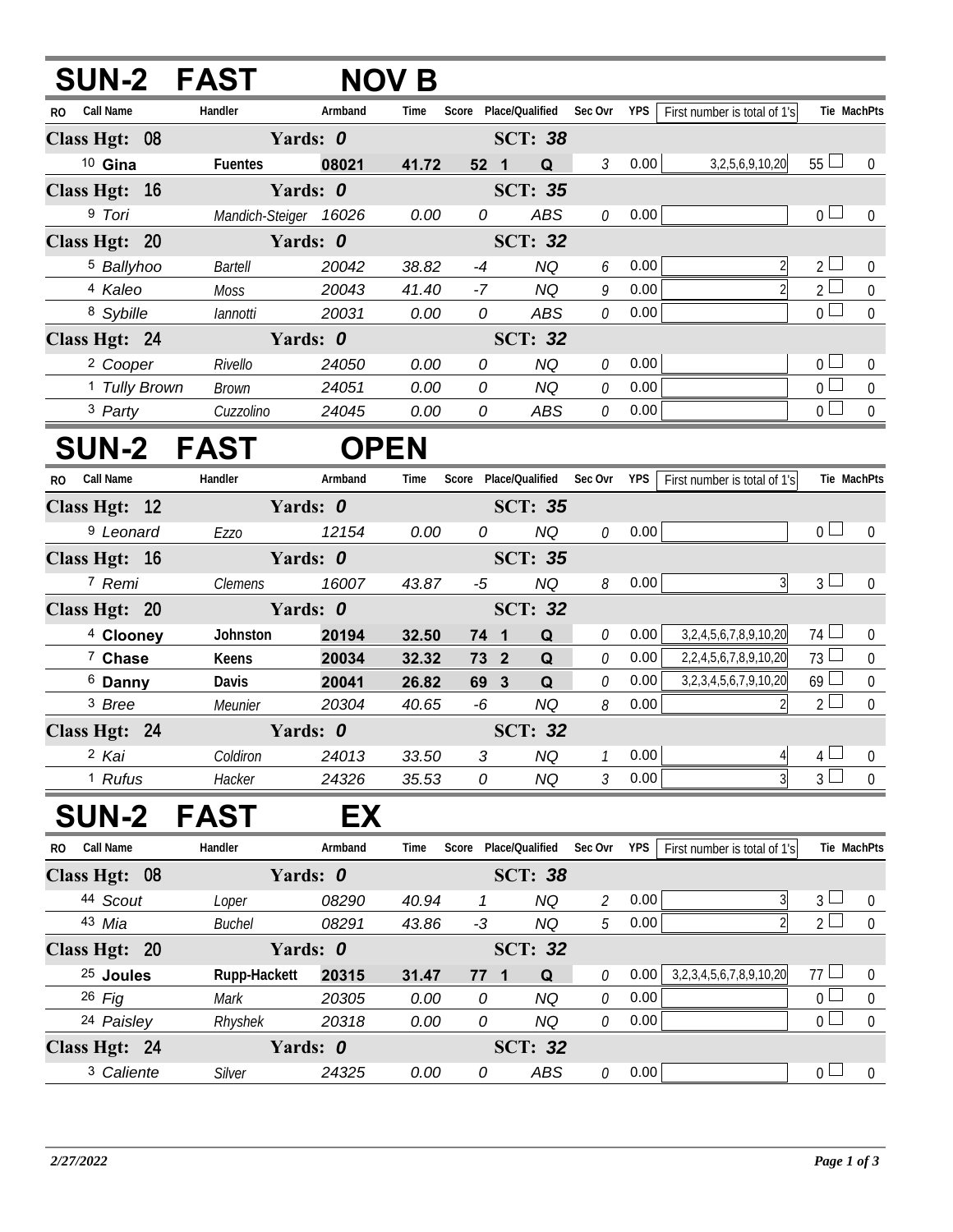|                               |              | <b>SUN-2 FAST</b> | <b>MAS</b> |       |                          |                         |                 |                                   |      |                                   |                |                  |
|-------------------------------|--------------|-------------------|------------|-------|--------------------------|-------------------------|-----------------|-----------------------------------|------|-----------------------------------|----------------|------------------|
| Call Name<br>RO.              |              | Handler           | Armband    | Time  |                          |                         |                 | Score Place/Qualified Sec Ovr YPS |      | First number is total of 1's      |                | Tie MachPts      |
| Class Hgt: 08                 |              |                   | Yards: 0   |       |                          |                         | <b>SCT: 38</b>  |                                   |      |                                   |                |                  |
| 42 Penny                      |              | <b>Mark</b>       | 08131      | 34.92 | 76 1                     |                         | Q               | 0                                 | 0.00 | 4, 3, 4, 5, 6, 7, 8, 9, 10, 20    | $76 \perp$     | $\overline{0}$   |
| 41 Brazen                     |              | Thompson          | 08136      | 45.66 | $-5$                     |                         | <b>NQ</b>       | $\overline{7}$                    | 0.00 |                                   | 2 <sup>1</sup> | $\overline{0}$   |
| Class Hgt: 12                 |              |                   | Yards: 0   |       |                          |                         | <b>SCT: 35</b>  |                                   |      |                                   |                |                  |
| 35 BB                         |              | <b>Visco</b>      | 12155      | 29.83 | 76 1                     |                         | Q               | 0                                 | 0.00 | 4, 3, 4, 5, 6, 7, 8, 9, 10, 20    | $76 -$         | 0                |
| 38 Roger                      |              | Fitzgerald        | 12144      | 37.50 | 65 2                     |                         | Q               | $\overline{\mathcal{L}}$          | 0.00 | 3, 2, 3, 4, 5, 6, 7, 8, 9, 20     | 67             | $\overline{0}$   |
| 39 Joy                        |              | Stoddard          | 12138      | 41.14 | 61 3                     |                         | Q               | 6                                 | 0.00 | 4, 3, 4, 5, 6, 7, 8, 10, 20       | 67             | $\boldsymbol{0}$ |
|                               | 37 Liz Lemon | Striepeck         | 12147      | 37.74 | $\mathcal I$             |                         | <b>NQ</b>       | $\overline{2}$                    | 0.00 |                                   | $\overline{3}$ | $\mathbf 0$      |
| 36 Dodge                      |              | Rotelle           | 12150      | 0.00  | 0                        |                         | ABS             | 0                                 | 0.00 |                                   | 0 <sup>1</sup> | $\overline{0}$   |
| Class Hgt: 16                 |              |                   | Yards: 0   |       |                          |                         | <b>SCT: 35</b>  |                                   |      |                                   |                |                  |
| <sup>28</sup> Sparkle         |              | <b>Moss</b>       | 16184      | 32.13 | 78 1                     |                         | Q               | 0                                 | 0.00 | 6, 3, 4, 5, 6, 7, 8, 9, 10, 20    | 78             | 0                |
| 27 Zelly                      |              | Waddell           | 16185      | 0.00  | 0                        |                         | <b>ABS</b>      | 0                                 | 0.00 |                                   | $\overline{0}$ | $\overline{0}$   |
| Class Hgt: 20                 |              |                   | Yards: 0   |       |                          |                         | <b>SCT: 32</b>  |                                   |      |                                   |                |                  |
| <sup>10</sup> Billy           |              | Knapp             | 20234      | 32.21 | 77                       | $\overline{\mathbf{1}}$ | Q               | 0                                 | 0.00 | 3, 2, 3, 4, 5, 6, 7, 8, 9, 10, 20 | 77             | 0                |
| 8 Tessa                       |              | Turner            | 20243      | 28.74 | 74 2                     |                         | Q               | 0                                 | 0.00 | 5,2,3,4,6,7,8,9,10,20             | 74             | $\mathbf 0$      |
| <sup>21</sup> Quinn           |              | Arndt             | 20197      | 28.31 | 73                       | $\mathbf{3}$            | Q               | 0                                 | 0.00 | 5,2,3,4,5,7,8,9,10,20             | 73             | $\overline{0}$   |
| <sup>9</sup> Declan           |              | Minnella          | 20240      | 35.11 | 64 4                     |                         | Q               | 3                                 | 0.00 | 3, 2, 3, 4, 5, 6, 7, 8, 9, 20     | 67             | $\mathbf 0$      |
| <sup>22</sup> Champ           |              | Marden            | 20195      | 36.93 | 62                       |                         | Q               | $\overline{4}$                    | 0.00 | 2, 2, 3, 4, 5, 6, 7, 8, 9, 20     | 66             | $\mathbf 0$      |
| <sup>11</sup> Kipper          |              | Carson            | 20224      | 37.23 | 61                       |                         | Q               | 5                                 | 0.00 | 2, 2, 3, 4, 5, 6, 7, 8, 9, 20     | 66             | $\mathbf 0$      |
| <sup>14</sup> Tucker          |              | Williams          | 20207      | 35.77 | 60                       |                         | Q               | $\mathfrak{Z}$                    | 0.00 | 4, 2, 3, 4, 6, 7, 8, 9, 20        | 63             | $\mathbf 0$      |
| 23 Mac                        |              | Budzynski         | 20190      | 30.20 | $\overline{\mathcal{A}}$ |                         | <b>NQ</b>       | 0                                 | 0.00 |                                   | 4 <sup>1</sup> | $\boldsymbol{0}$ |
| <sup>20</sup> Dazzle          |              | Moss              | 20199      | 25.08 | $\overline{\mathcal{A}}$ |                         | <b>NQ</b>       | 0                                 | 0.00 |                                   | $\overline{4}$ | $\mathbf 0$      |
| 19 Dan                        |              | <b>Ezzo</b>       | 20201      | 0.00  | 0                        |                         | <b>NQ</b>       | 0                                 | 0.00 |                                   | $\overline{0}$ | $\mathbf 0$      |
| 18 Ruger                      |              | <b>Barnes</b>     | 20202      | 32.10 | $\overline{\mathcal{A}}$ |                         | <b>NQ</b>       | 0                                 | 0.00 | 4                                 | 4              | $\mathbf 0$      |
| 17 Dare                       |              | Salerno           | 20203      | 42.12 | -8                       |                         | <b>NQ</b>       | 10                                | 0.00 |                                   | $\overline{2}$ | $\mathbf 0$      |
| 16 Skipper                    |              | Bishop            | 20205      | 35.50 | 53                       |                         | <b>NQ</b>       | $\mathfrak{Z}$                    | 0.00 | 3, 3, 4, 5, 6, 7, 8, 20           | 56             | $\boldsymbol{0}$ |
| 15 Faye                       |              | Simon             | 20206      | 36.11 | 58                       |                         | <b>NQ</b>       | $\overline{4}$                    | 0.00 | 3, 2, 3, 4, 6, 7, 8, 9, 20        | 62             | $\boldsymbol{0}$ |
| 13 Rusty                      |              | Flannelly         | 20217      | 34.52 | 57                       |                         | <b>NQ</b>       | 2                                 | 0.00 | 3, 3, 4, 5, 7, 8, 9, 20           | 59             | $\boldsymbol{0}$ |
| 12 Robbie                     |              | <b>Ezzo</b>       | 20219      | 0.00  | 0                        |                         | <b>NQ</b>       | 0                                 | 0.00 |                                   | $\overline{0}$ | $\boldsymbol{0}$ |
| 7 Mike                        |              | <b>Simon</b>      | 20249      | 37.46 | 59                       |                         | <b>NQ</b>       | 5                                 | 0.00 | 5, 2, 3, 4, 6, 7, 8, 9, 20        | 64             | $\boldsymbol{0}$ |
| <sup>5</sup> Kaio             |              | Minnella          | 20300      | 0.00  | 0                        |                         | <b>NQ</b>       | 0                                 | 0.00 |                                   | $\overline{0}$ | $\boldsymbol{0}$ |
|                               | 4 Guinness   | <b>Ezzo</b>       | 20301      | 27.12 | 3                        |                         | <b>NQ</b>       | 0                                 | 0.00 | 3                                 | $\mathfrak{Z}$ | $\boldsymbol{0}$ |
| <sup>6</sup> Sligo            |              | Johnston          | 20254      | 0.00  | 0                        |                         | <b>ABS</b>      | 0                                 | 0.00 |                                   | $0\perp$       | $\mathbf 0$      |
| Class Hgt: 24                 |              |                   | Yards: 0   |       |                          |                         | <b>SCT: 32</b>  |                                   |      |                                   |                |                  |
| <sup>2</sup> Garbo            |              | Chardavoyne       | 24268      | 0.00  | 0                        |                         | ABS             | 0                                 | 0.00 |                                   | $0-$           | 0                |
| <sup>1</sup> Carson           |              | Durocher          | 24328      | 0.00  | 0                        |                         | ABS             | 0                                 | 0.00 |                                   | 0 <sub>0</sub> | $\mathbf 0$      |
| <b>SUN-2</b>                  |              | <b>FAST</b>       | <b>NOV</b> | P     |                          |                         |                 |                                   |      |                                   |                |                  |
| <b>Call Name</b><br><b>RO</b> |              | Handler           | Armband    | Time  | Score                    |                         | Place/Qualified | Sec Ovr                           | YPS  | First number is total of 1's      |                | Tie MachPts      |
| Class Hgt: 08                 |              |                   | Yards: 0   |       |                          |                         | <b>SCT: 38</b>  |                                   |      |                                   |                |                  |
| 11 Sasha                      |              | Schwing           | 08015      | 0.00  | 0                        |                         | ABS             | 0                                 | 0.00 |                                   | 0 <sub>0</sub> | $\mathbf 0$      |